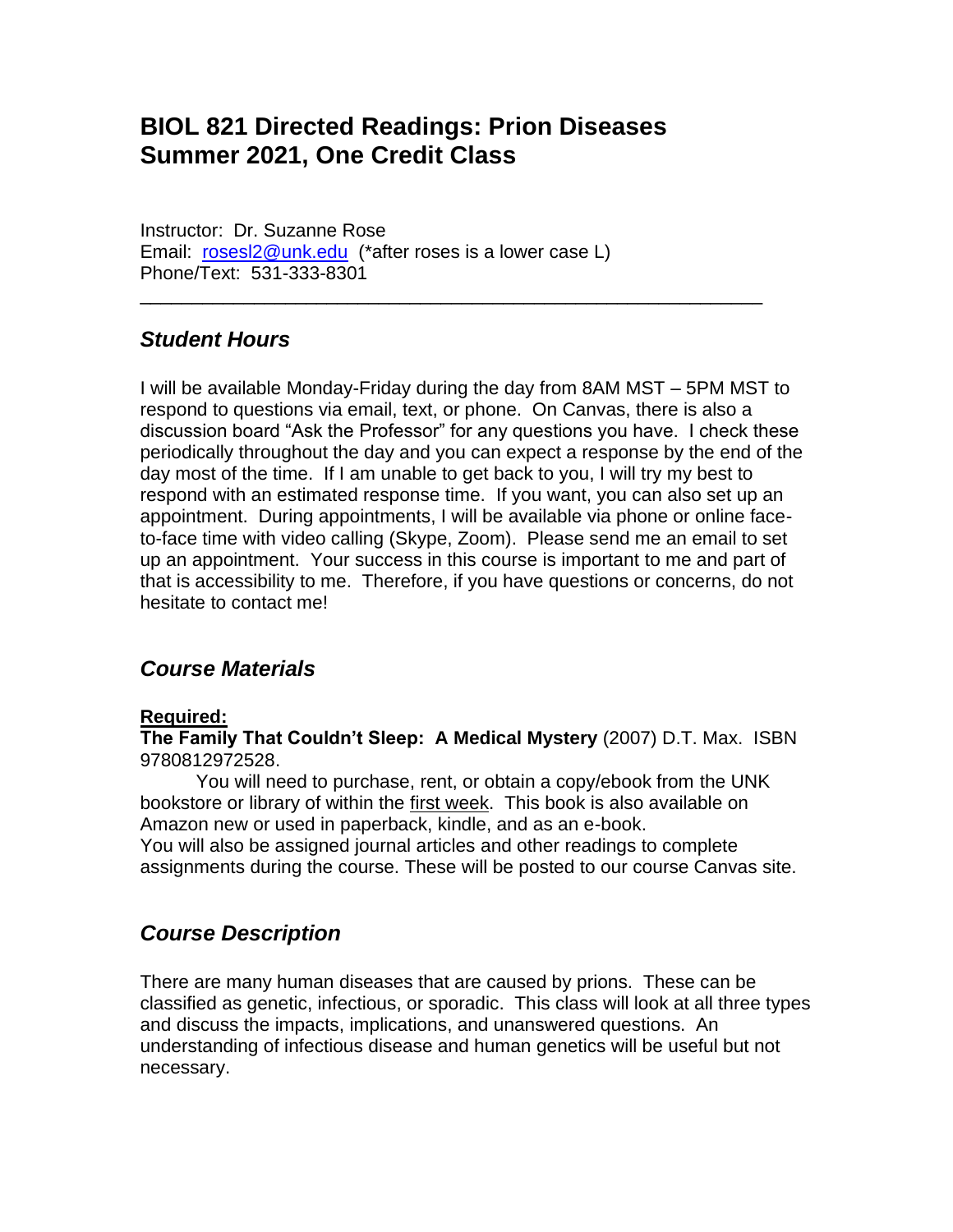## *Learning Objectives*

- 1. Students will be able to characterize prion structure, production, and pathogenesis that cause disease.
- 2. Students will have knowledge of the diseases caused by prions and how those diseases are transmitted.
- 3. Students will know the limitations of prion research and be able to discuss the central questions still surrounding prions and prion disease.

### *Assignments*

We will begin by reading The Family That Couldn't Sleep: A Medical Mystery by D.T. Max, and then we will read some scientific literature on prion topics. Each week 2 students or I will lead a discussion on the readings. You will be graded based upon your weekly participation in discussion and the leadership that you demonstrated your assigned weeks of leading discussion.

### **Weekly Participation in Discussion**

You will be graded based upon the following areas:

- 1) **How often you participate.** You should check the discussion board at a minimum of every three days and post comments, questions, etc. You are welcome to suggest other readings, websites, and similar materials that may carry discussion and inquiry in new directions. Feel like you are talking to yourself? To keep a discussion going and to allow everyone to participate in a meaningful way, we need comments to be made through time. Grades will be lowered if all comments are posted on one visit to the Blackboard site or you wait until the last day. You should make a minimum of two significant contributions each week. Posts that are made late in the week and have no responses will not count toward your two comments. Our discussions will be Wednesday to Tuesday each week.
- **2) The quality of your contribution.** Say what? This is a subjective category, but the more insightful your comments the better the quality of discussion will be. Conciseness and clarity are necessary to keep the workload for this class to a reasonable level, so page long postings are discouraged. Your comments should be supported by references and should be relevant to the current topic of discussion.
- **3) How well you interact as classmates.** Be nice. These are online discussions of scientific issues. You should read all postings, and you should respond to some of them. Your responses should demonstrate that you are aware of the discussion that has been taking place. Go beyond either "agreeing" with someone or "disagreeing" with someone and state your reasons. Be polite and constructive in your responses. This topic can be inflammatory, so we want to practice interacting in a constructive way with each other.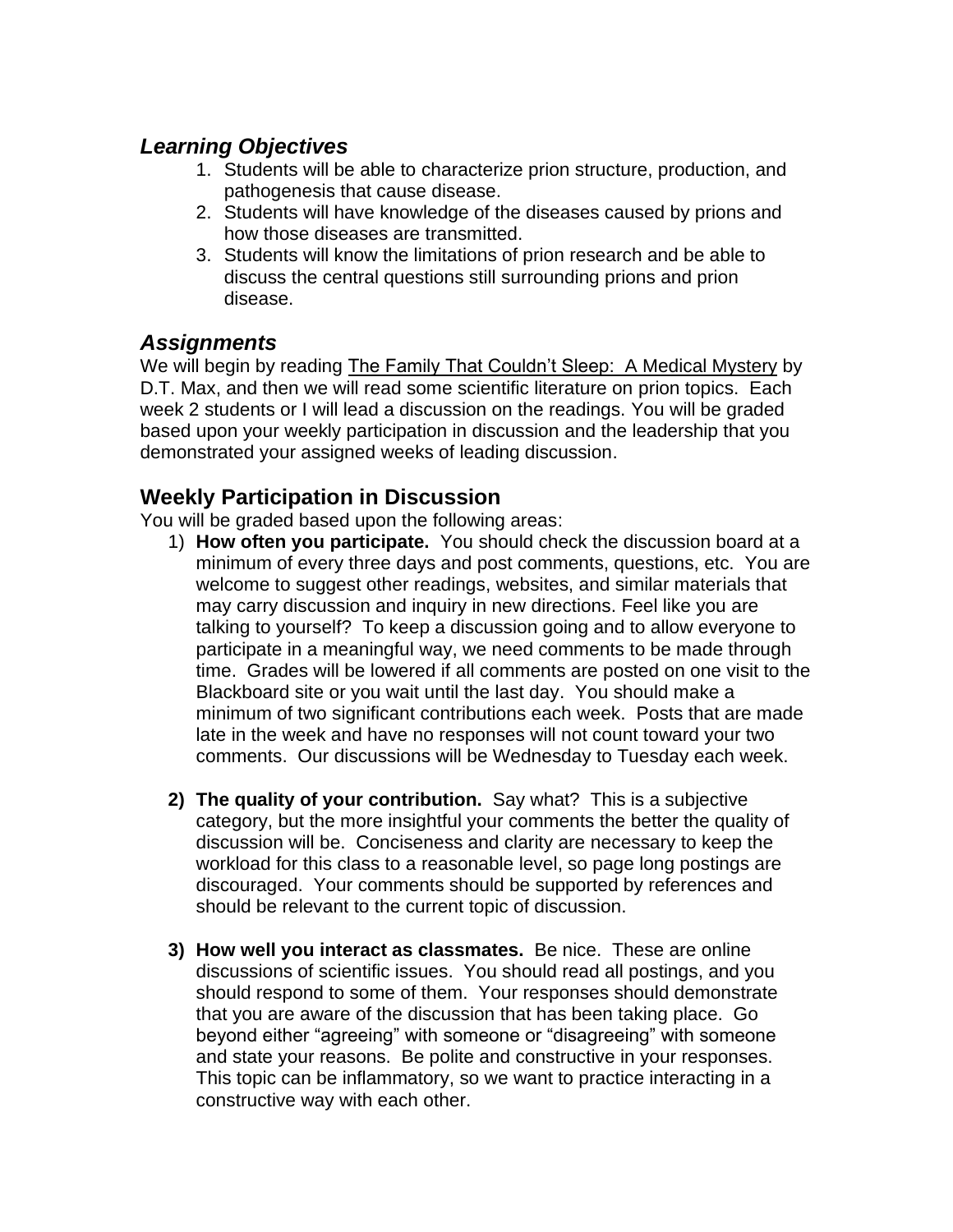## **Leading Discussion**

Leaders will be expected to read the assigned material for that week. You will then come up with different topics, assignments, or questions to discuss with your direction. Be creative. I will be grading your leadership based upon the learning that took place that week, the quality of the questions or assignments, and the student interactions that occurred. Two students will be working together on this in case someone cannot be present each day to monitor the discussion board. Students should contact each other ahead of time to make a plan so that you create a nice, cohesive discussion plan for your week. Remember that you are leading discussion, so you do not need to respond to every comment! You just to ensure that the discussion is being monitored (please let me know if there is a problem that I need to address), and that the discussion keeps going on the right track.

## **Grading**

| One Credit                                      |           |
|-------------------------------------------------|-----------|
| 8 weeks of discussion participation (10 pts/wk) | 80 pts    |
| 2 weeks of leading discussion (25 pts/wk)       | 50 pts    |
| Total                                           | $130$ pts |

**Grading Scale.** Grades will be assigned using the standard grading scale for the Department of Biology, as follows: A (93-100%), A- (90-92%), B+ (88-89%), B (83-87%), B- (80-82%), C+ (78-79%), C (73-77%), C- (70-72%), D+ (68-69%), D (63-67%), D- (60-62%), and F (below 60%).

### **Accommodation**

### **Students with Disabilities**

It is the policy of the University of Nebraska at Kearney to provide flexible and individualized reasonable accommodation to students with documented disabilities. To receive accommodation services for a disability, students must be registered with UNK Disabilities Services Coordinator, David Brandt, in the Disability Services for Students office, 175 Memorial Student Affairs Building, 308-865-8214 or by email [unkdso@unk.edu](mailto:unkdso@unk.edu)

### **Students Who are Pregnant**

It is the policy of the University of Nebraska at Kearney to provide flexible and individualized reasonable accommodation to students who are pregnant. To receive accommodation services due to pregnancy, students must contact Cindy Ference in Student Health, 308-865-8219. The following link provides information for students and faculty regarding pregnancy

rights. [http://www.nwlc.org/resource/pregnant-and-parenting-students-rights](https://urldefense.proofpoint.com/v2/url?u=http-3A__www.nwlc.org_resource_pregnant-2Dand-2Dparenting-2Dstudents-2Drights-2Dfaqs-2Dcollege-2Dand-2Dgraduate-2Dstudents&d=DwMFAg&c=Cu5g146wZdoqVuKpTNsYHeFX_rg6kWhlkLF8Eft-wwo&r=BJkIhAaMtWY7PlqIhIOyVw&m=RgBL3s2VNHfvD5ReMK2q_PhwYU8dbEt1vxs1BO4WkpQ&s=MmB91XAzaW-E7UPMXPGx9tWJQbTWJYyYzM8gLjhEzQ0&e=)[faqs-college-and-graduate-students](https://urldefense.proofpoint.com/v2/url?u=http-3A__www.nwlc.org_resource_pregnant-2Dand-2Dparenting-2Dstudents-2Drights-2Dfaqs-2Dcollege-2Dand-2Dgraduate-2Dstudents&d=DwMFAg&c=Cu5g146wZdoqVuKpTNsYHeFX_rg6kWhlkLF8Eft-wwo&r=BJkIhAaMtWY7PlqIhIOyVw&m=RgBL3s2VNHfvD5ReMK2q_PhwYU8dbEt1vxs1BO4WkpQ&s=MmB91XAzaW-E7UPMXPGx9tWJQbTWJYyYzM8gLjhEzQ0&e=)